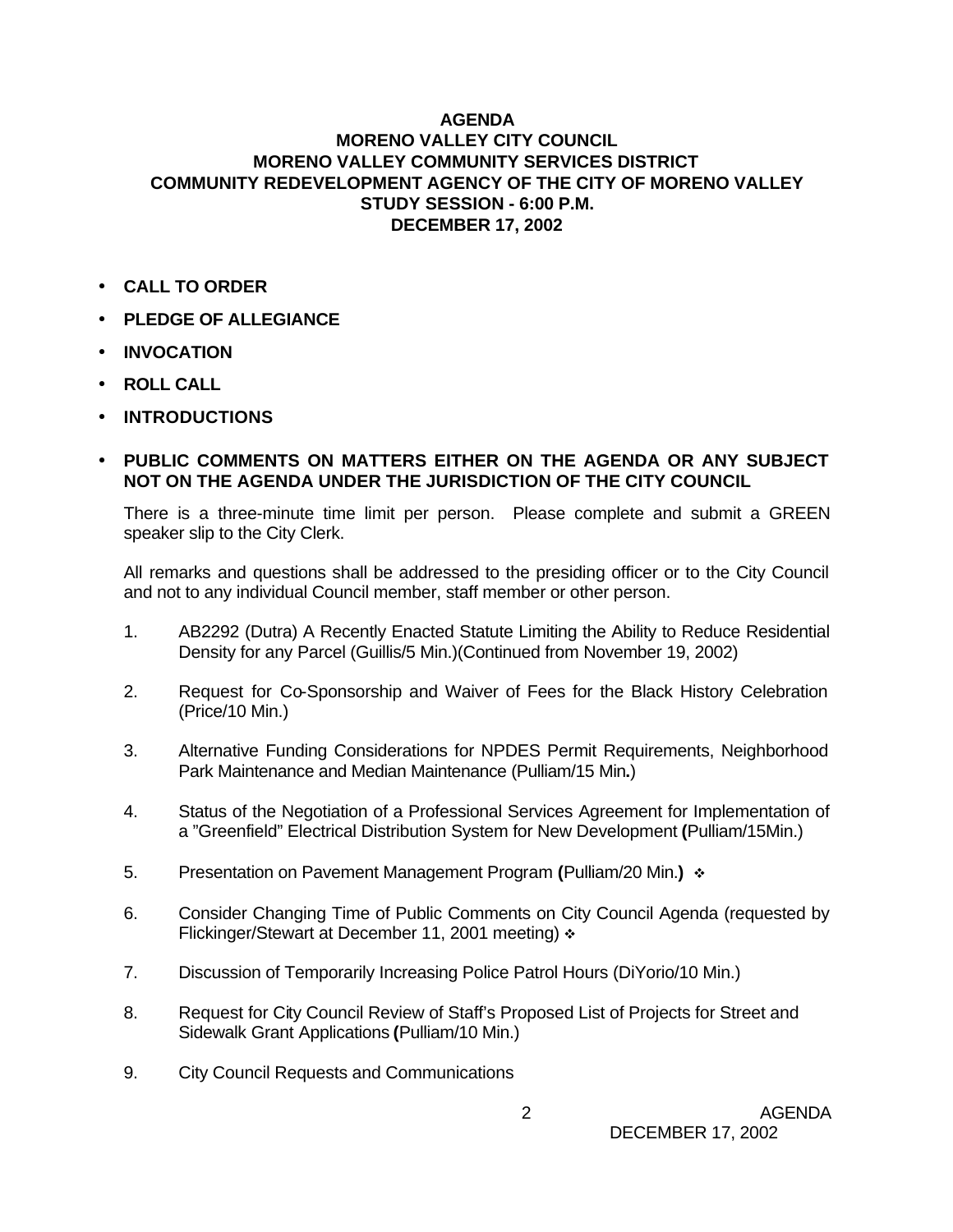(Times shown are only estimates for staff presentation. Items may be deferred by Council if time does not permit full review.)

 $\cdot \cdot$  Oral Presentation only – No written material provided

## **CLOSED SESSION**

A Closed Session of the City Council of the City of Moreno Valley will be held in the Finance Conference Room, Second floor, City Hall. The City Council will meet in Closed Session to confer with its legal counsel regarding the following matter(s) and any additional matter(s) publicly and orally announced by the City Attorney in the Council Chamber at the time of convening the Closed Session. The Closed Session will be held pursuant to Government